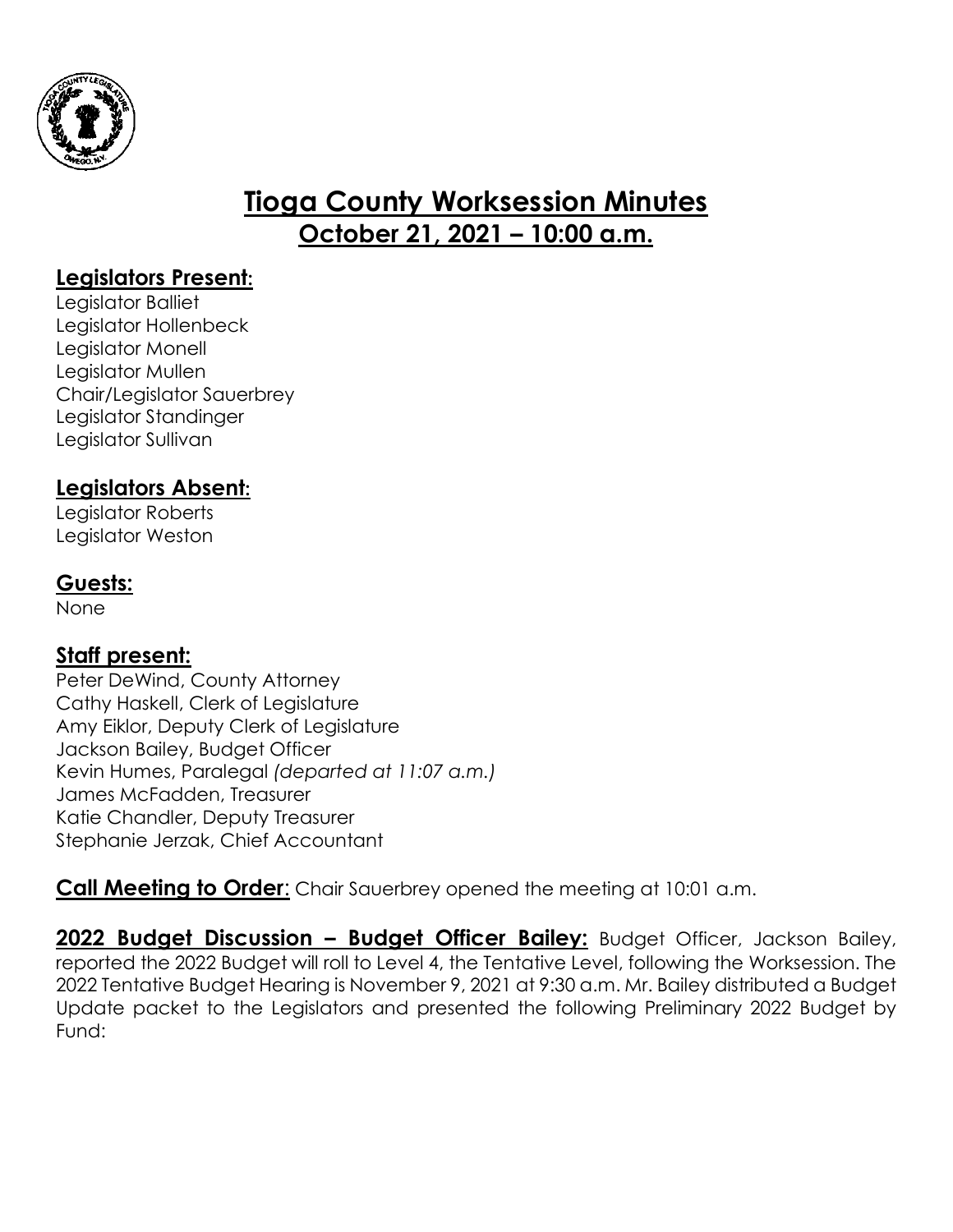| <b>FUND</b>  | <b>FUND</b><br>DESCRIPT.          | APPROPRIATION | <b>LESS: ESTIMATED</b><br><b>REVENUES</b> | LESS:<br>REAL PROP.<br><b>TAX</b> | LESS:<br>APP. RESERVE | <b>LESS: AMERICAN</b><br><b>RECOVERY FUND</b> | LESS:<br><b>APPROPRIAT</b> |
|--------------|-----------------------------------|---------------|-------------------------------------------|-----------------------------------|-----------------------|-----------------------------------------------|----------------------------|
| A            | General<br>Fund<br>(Proposed)     | \$77,298,145  | \$(49,921,083)                            | \$(25,358,754)                    |                       |                                               | \$(2,018,308)              |
| В            | Solid Waste                       |               |                                           |                                   |                       |                                               |                            |
| CD           | Federal<br>Employment<br>Programs | \$319,444     | $$$ (319,444)                             |                                   |                       |                                               |                            |
| <b>CE</b>    | Community<br>Develop.             | \$231,250     | \$(231,250)                               |                                   |                       |                                               |                            |
| CI           | Liability<br>Insurance<br>Fund    | \$607,465     | \$ (607, 465)                             |                                   |                       |                                               |                            |
| D            | County Road<br>Fund               | \$2,514,539   | \$(2,514,539)                             |                                   |                       |                                               |                            |
| <b>DM</b>    | Road<br>Machinery                 | \$697,543     | $$$ (697,543)                             |                                   |                       |                                               |                            |
| Н            | Capital Fund<br>(Proposed)        | \$12,288,195  | \$(2,738,170)                             |                                   | \$(1,635,000)         | \$(5,850,000)                                 | \$(2,065,025)              |
| K            | <b>Fixed Assets</b>               |               |                                           |                                   |                       |                                               |                            |
| $\sf S$      | Workman's<br>Comp Fund            | \$1,016,384   | \$(1,016,384)                             |                                   |                       |                                               | $\mathbf 0$                |
| <b>TOTAL</b> |                                   | \$94,972,966  | $$$ (58,045,878)                          | \$(25, 358, 754)                  | \$(1,635,000)         | \$(5,850,000)                                 | \$(4,083,332)              |

Summary of Preliminary Budgets by Fund - 2022 Budget Level 3:

Mr. Bailey went over the Budget Update packet and highlighted the following:

- Estimated General Fund Balance by 12/31/2021 is expected to be \$29,242,599.71
- Estimated Capital Fund Balance by 12/31/2021 is expected to be \$11,668,010.64

Mr. Bailey reported the Total General and Capital Fund Balances are expected to be over the maximium 28% allowable. Chair Sauerbrey asked Mr. Bailey what he would suggest Tioga County do to reduce the overage. Mr. Bailey replied he will make a proposal to fund the Reserve Accounts by the end of the year.

- Estimated General Fund Balance by 12/31/2022 is expected to be \$22,624,282.91
- Estimated Capital Fund Balance by 12/31/2022 is expected to be \$9,162,985.64

Legislator Sullivan inquired about the tax cap and what the proposed increase would be. Mr. Bailey replied the proposed tax levy increase is 1.66%. Mr. Bailey stated the proposed increase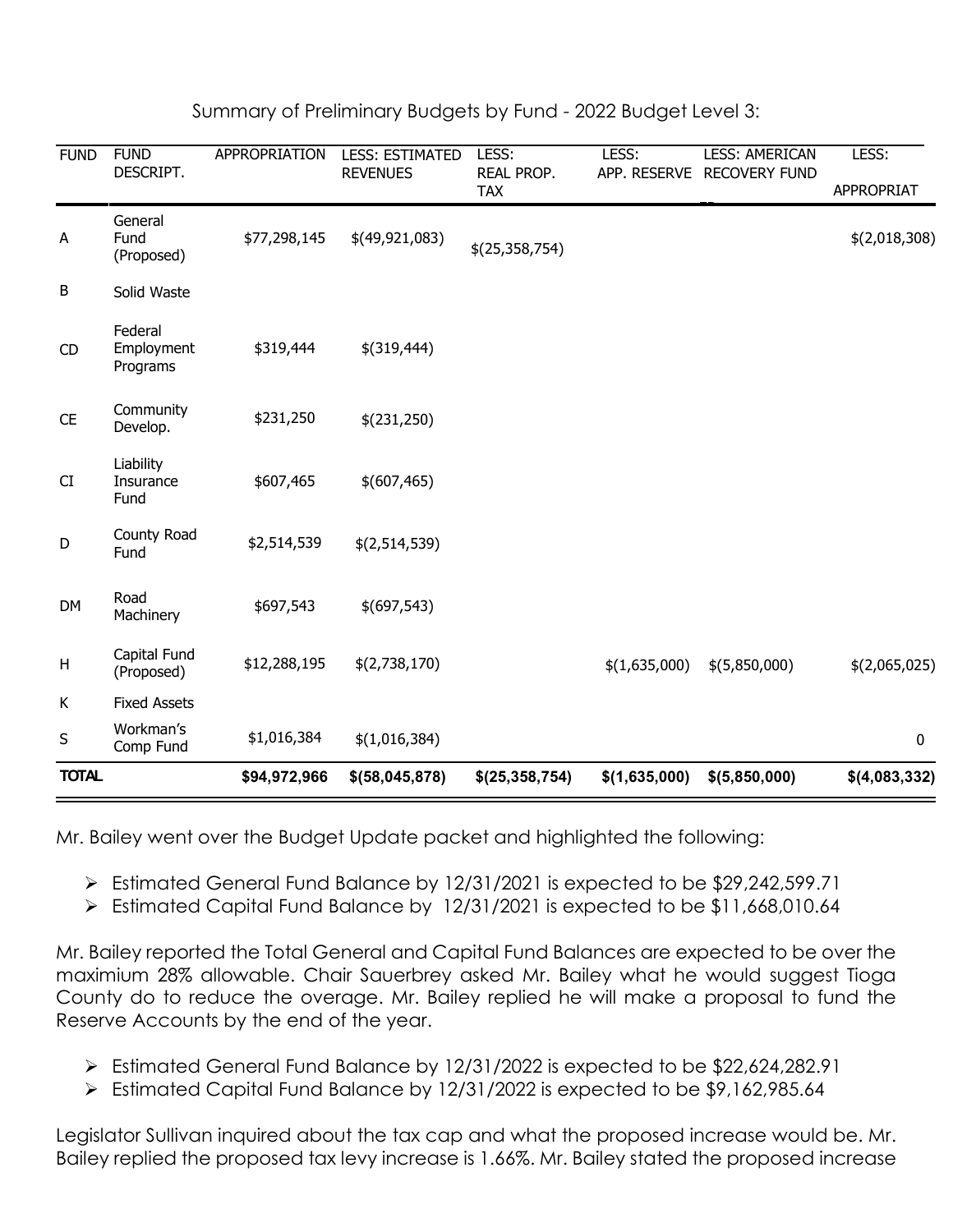is \$410,033 higher than prior tax year. Legislator Sullivan asked if the 1.66% increase stays within the 2% tax cap. Mr. Bailey responded yes, once the apportionment process is complete, the tax cap will remain below 2%. Legislator Sullivan asked what would happen if the tax levy is reduced. Mr. Bailey responded it would cause a carryover and under New York State Law, the carryover limit is 1.5%.

Mr. Bailey asked the Legislature if he could move forward with the proposed 1.66% increase in the tax cap for 2022. On a straw poll vote, Legislators Balliet, Hollenbeck, Monell, Mullen, Sauerbrey, Standinger, and Sullivan, were in favor of leaving the increase at 1.66% with Legislators Roberts and Weston being absent.

At the conclusion of the Worksession, Mr. Bailey will forward the \$25,358,754 figure to Real Property for apportionment analysis. At the November 4, 2021 Legislative Worksession, Mr. Bailey will review the 2022 Budget Letter and present the 2022 Budget.

**Chair of the Legislature Salary Discussion:** Legislative Clerk, Cathy Haskell, reported she must publish a legal notice on October 25, 2021 that includes Legislator salaries. The Legislature previously approved the salary increase for the Chair of the Legislature to \$50,000 per year. Ms. Haskell will verify the salaries of the Legislators with Mr. Bailey and send the legal notice for publication.

**American Rescue Plan Update:** Chair Sauerbrey reported she and Mr. Bailey had a conference call with consultants from Bonadio regarding the American Rescue Plan Act (ARPA) funds. Mr. Bailey stated the next step is to create a generic application or form for potential fund recipients. All agencies will receive the same form to complete and return to Tioga County.

Legislator Sullivan asked if Tioga County is bound to the previously approved ARPA project list. She was under the impression the list was still in the preliminary stage and there was still flexibility. Chair Sauerbrey stated the list was approved, but the flexibility component comes from the dollar amounts. For example, the Ortho mapping project was estimated to cost \$200,000, but came in lower at \$194,000. The leftover funds will allow Tioga County more flexibility to use them for additional projects. Also, it's possible some projects may fall through and the Legislature will have to decide other uses for the funds. Chair Sauerbrey will keep the Legislature apprised of the ARPA funds projects as they progress.

**In Rem Policy Discussion – County Attorney DeWind:** County Attorney, Peter DeWind, reported Tioga County recently held an in rem property tax auction. Mr. DeWind explained his office receives numerous calls from delinquent property owners. Many callers state they did not receive tax bills or notices and were not aware their property was to be sold at auction. Mr. DeWind suggests looking at the auction process to ensure it's working as efficiently as possible in accordance with Real Property Law.

Mr. DeWind explained Article 11 of New York State Real Property Law allows municipalities to take certain steps to collect delinquent taxes. Tioga County currently follows Article 11 for the collection of delinquent property taxes. Most counties follow New York State Law, but there are six that don't. Those counties created their own tax laws and taxpayers have the opportunity to pay taxes last minute before their property is sold at auction. Article 11 has a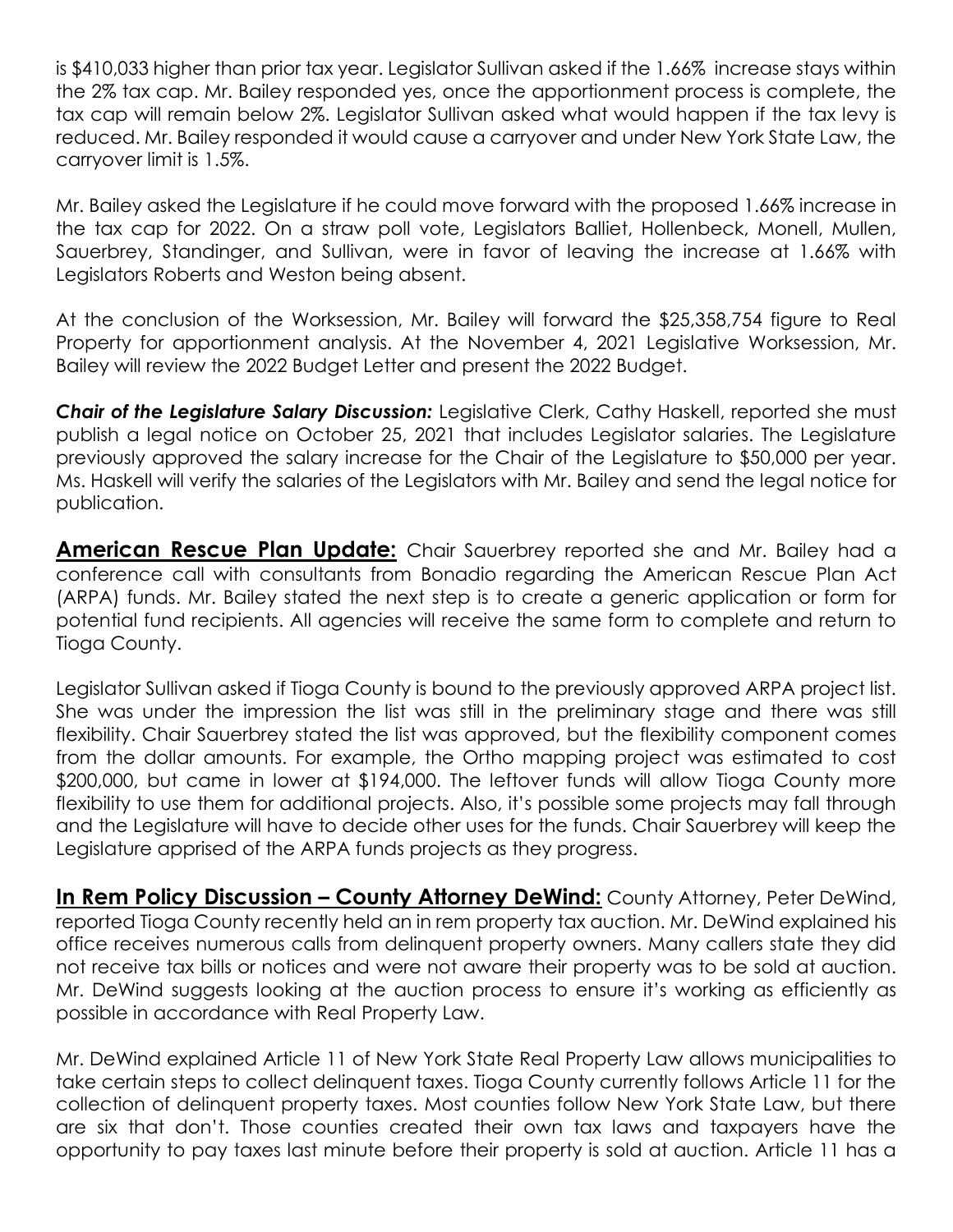specific process that shall be followed. Mr. DeWind described the following process to collect back taxes under Article 11:

Year 1:

- $\triangleright$  Town & County tax bills go out January 1st
- > Taxes are due in May or June of Year 1
- 10 months after the lien date (date taxes are due), county must file a list of delinquent taxes
- Delinquent tax list is published in 3 local newspapers, typically in November

Year 2:

- $\geq 21$  months after lien date, a petition of foreclosure is filed for delinguent properties with the County Clerk
- $\triangleright$  Before the date of first publication, county must post petition in its office and any place provided for the posting of public notice at the courthouse
- > Petition should be sent to any person or lien holder whose right, title or interest was a matter of public record
- Notice of foreclosure is published in 3 newspapers for 3 non-consecutive weeks in a 2 month period
- $\triangleright$  Redemption period ends 3 months from date of first publication

Year 3:

- Payments to enforcing officer must be made *on or before* the expiration of the date of redemption
- $\triangleright$  If a parcel is subject to more than one tax lien, the tax liens need not be redeemed simultaneously, but the newest taxes must be paid first
- County may only remove property from the foreclosure process for a specific reason such as bankruptcy, pollution, or error
- Default Judgment if anyone with interest fails to redeem or file an Answer. This results in the parcel owner being forever barred and foreclosed of all right, title and interest and equity of redemption in the parcel
- Judgement should contain a direction to the enforcing officer of the tax district to prepare, execute and cause to be recorded a deed conveying to such tax district full and complete title to such parcel

Mr. DeWind reported Tioga County sends out numerous unpaid tax notices in Year 2 and also attempts to find alternate addresses for returned mail. Title and lien searches are completed and owners are notified of additional fees for title searches.

On January 1 of Year 3, Tioga County sends out a notice and petition of foreclosure via first class & certified mail with final redemption date set 3 months later in April. On March 1 of Year 3, Tioga County sends one final reminder notice that the redemption date is approaching and the owner should contact the Treasurer. Mr. DeWind explained Tioga County also physically posts a copy of the petition of foreclosure on the subject property on the front door, mailbox, or any vertical structure that is visible to the road and at eye level with the final warning letter. Order of foreclosure is signed in mid-June, transferring the remaining parcels with unpaid taxes to Tioga County. After the redemption date has passed, Article 11 states there is nothing further the property owner can do to prevent the parcel from going up for auction. The redemption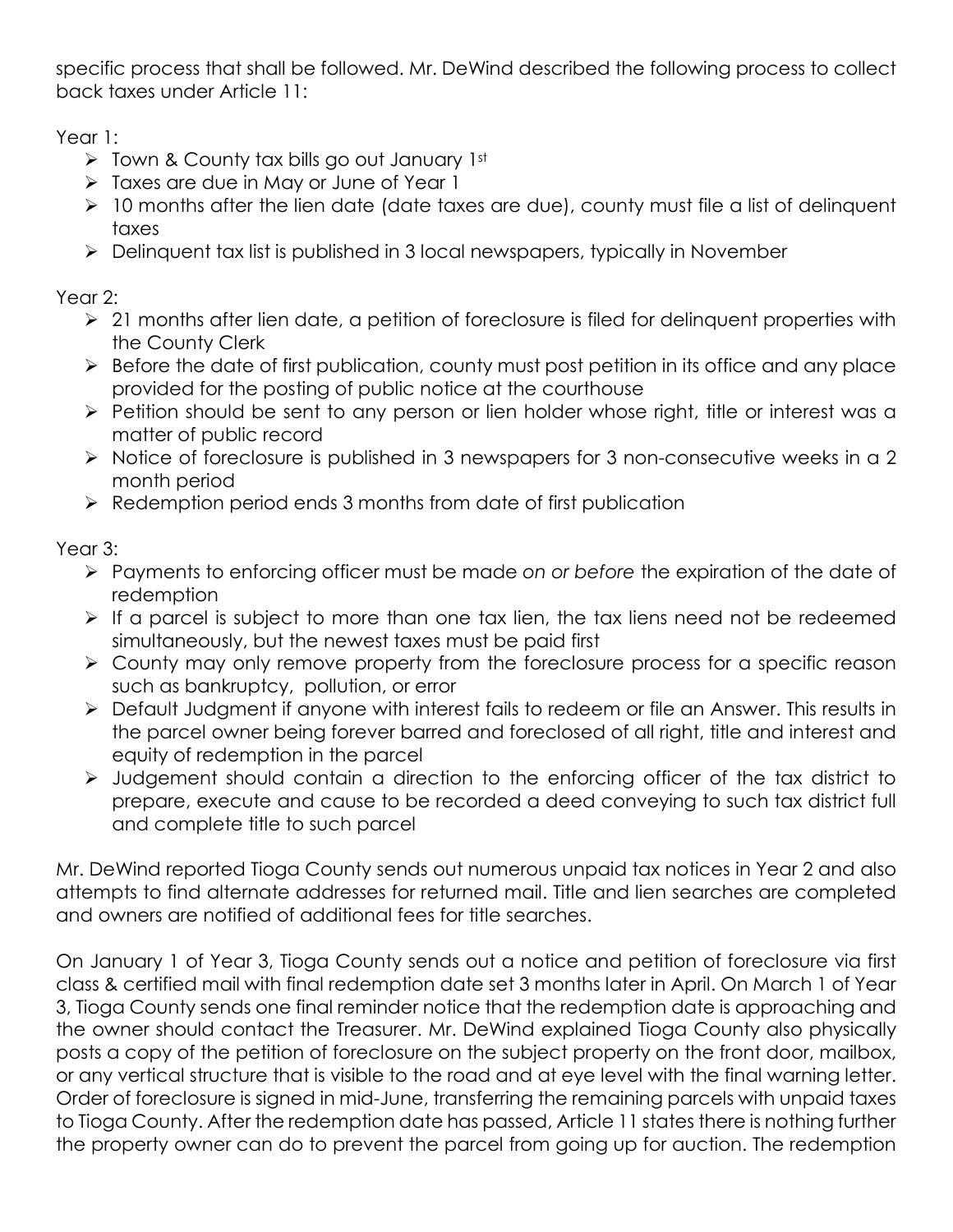date should not be modified as court proceedings have begun. Once Tioga County takes possession of the title, liens are extinguished and the title is clean. There should be no action taken in the time period between expiration of redemption date and title acquisition by the County. Legally, there is nothing further Mr. DeWind can do to prevent the sale. Mr. DeWind stated there have been a few owners that have extenuating circumstances that presented their case before the Legislature. Real Property Law lists certain circumstances in which parcels can be pulled from auction.

Legislator Sullivan stated there needs to be a consistent process for all. Mr. DeWind recommended the Legislature devise a strict, across-the-board policy. One of the options is to pass a State Law, which is a lengthy process. Legislator Mullen suggested allowing the property owner a one-time redemption up to 24 hours before the auction.

Ms. Haskell stated Tioga County's policies are internal only and are not published on the website for public access. Mr. DeWind suggested putting a copy of the policy in the original notice and adding it to the public website. Ms. Haskell asked when the next mailing will occur in order to ensure the policy is drafted and adopted in time. Mr. McFadden replied foreclosure notices will go out via certified mail in January 2022. Legislator Balliet recommended the policy go into effect January 1, 2022.

Chair Sauerbrey noted the difference in opinions of the Legislators and recommended the topic be tabled to a later date. Mr. DeWind and Mr. Humes will come back with a proposal at a future Worksession.

**Approval of Worksession Minutes**: On motion of Legislator Monell, seconded by Legislator Hollenbeck and unanimously carried, the October 7, 2021 Legislative Worksession minutes were approved.

Action Items: Currently, there are no action items.

## **Other**:

*Accountant Salary Discussion:* Tioga County Treasurer, James McFadden, reported his office has selected a candidate out of a pool of seven resumes to fill the Accounting position that was vacated in September. However, the salary of the candidate needs to be set before she starts working for Tioga County in November. Mr. McFadden stated the recommended salary range is \$40,000-\$42,500 per year. The candidate has numerous years of experience and Mr. McFadden proposed setting the salary at \$42,300. Mr. McFadden reported the candidate will have to take a Civil Service Exam and score in the top 3. On a straw poll vote, Legislators Balliet, Hollenbeck, Monell, Mullen, Sauerbrey, Standinger, and Sullivan, were in favor of setting the salary at \$42,300 with Legislators Roberts and Weston being absent.

**Executive Session:** Motion by Legislator Standinger, seconded by Legislator Monell to move into Executive Session to discuss a personnel matter. Motion carried unanimously to go into Executive Session at 11:24 a.m. with County Attorney DeWind remaining in attendance. Executive Session adjourned at 11:36 a.m.

Meeting adjourned at 11:36 a.m.